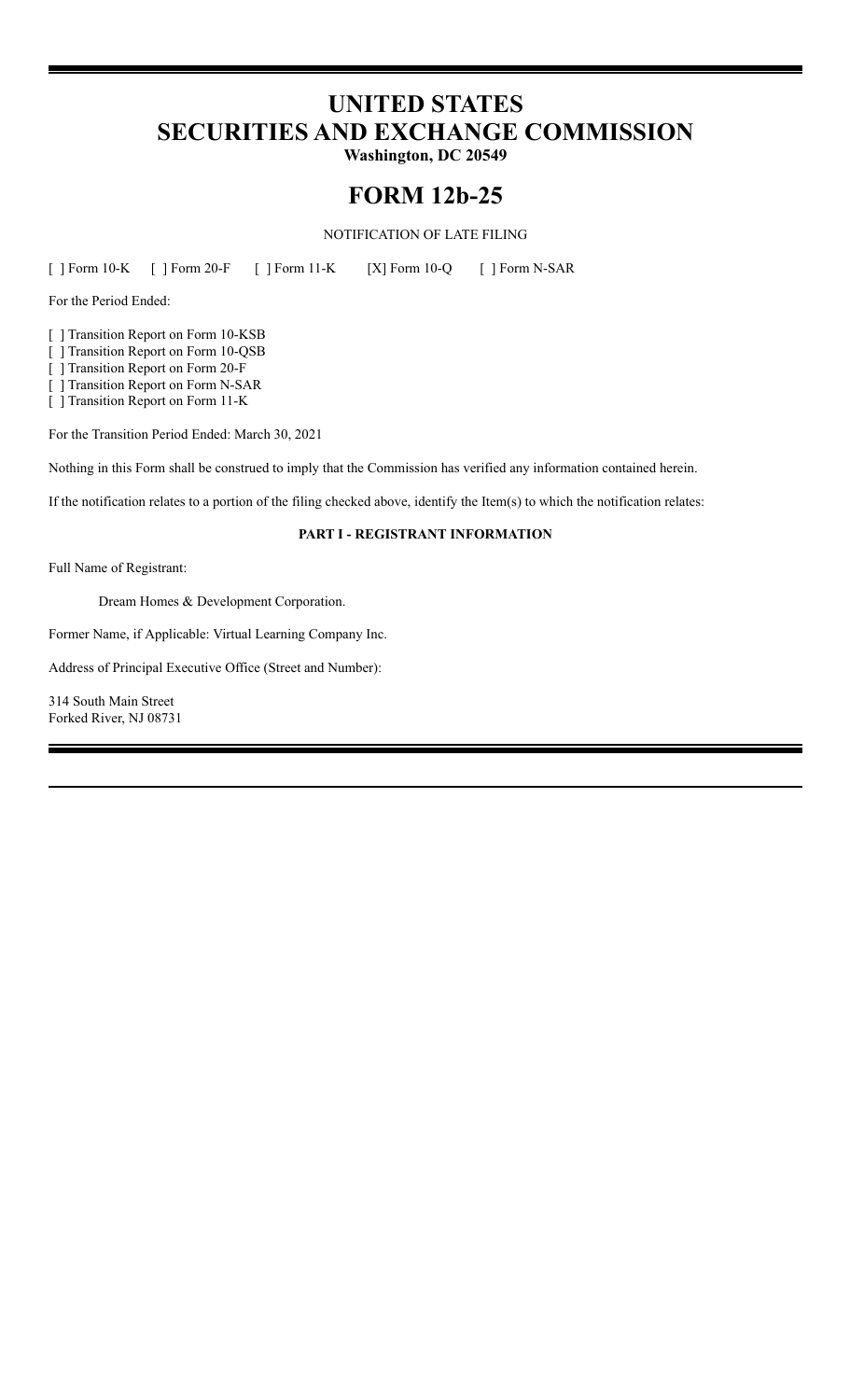### **PART II - RULES 12b-25 (b) AND (c)**

If the subject report could not be filed without reasonable effort or expense and the registrant seeks relief pursuant to Rule 12b-25(b), the following should be completed. (Check box if appropriate)

[ ] (a) The reasons described in reasonable detail in Part III of this form could not be eliminated without unreasonable effort or expense;

[X] (b) The subject annual report or semi-annual report, transition report on Form 10-K, Form 20-F, 11-K or Form N-SAR, or portion thereof will be filed on or before the fifteenth calendar day following the prescribed due date; or the subject Quarterly report or transition report on Form 10-QSB, or portion thereof, will be filed on or before the fifth calendar day following the prescribed due date; and

[ ] (c) The accountant's statement or other exhibit required by Rule 12b-25(c) has been attached if applicable)

#### **PART III - NARRATIVE**

The Registrant is in the process of compiling information for the quarter ending March 30, 2021 for the Form 10-Q, all of which information has not yet been received.

# **PART IV - OTHER INFORMATION**

(1) Name and telephone number of person to contact in regard to this notification:

Chris Dieterich, Esq.: (310) 312-6888.

(2) Have all or other periodic report required under section 13 or 15(d) of the Securities Exchange Act of 1934 or section 30 of the Investment Company act of 1940 during the preceding 12 months or for such shorter period that the registrant was required to file such report(s) been filed? If the answer is no, identify report(s).

[X] Yes [ ] No

(3) Is it anticipated that any significant change in results of operations from the corresponding period for the last fiscal year will be reflected by the earnings statements to be included in the subject report or portion thereof?

[ ] Yes [X] No